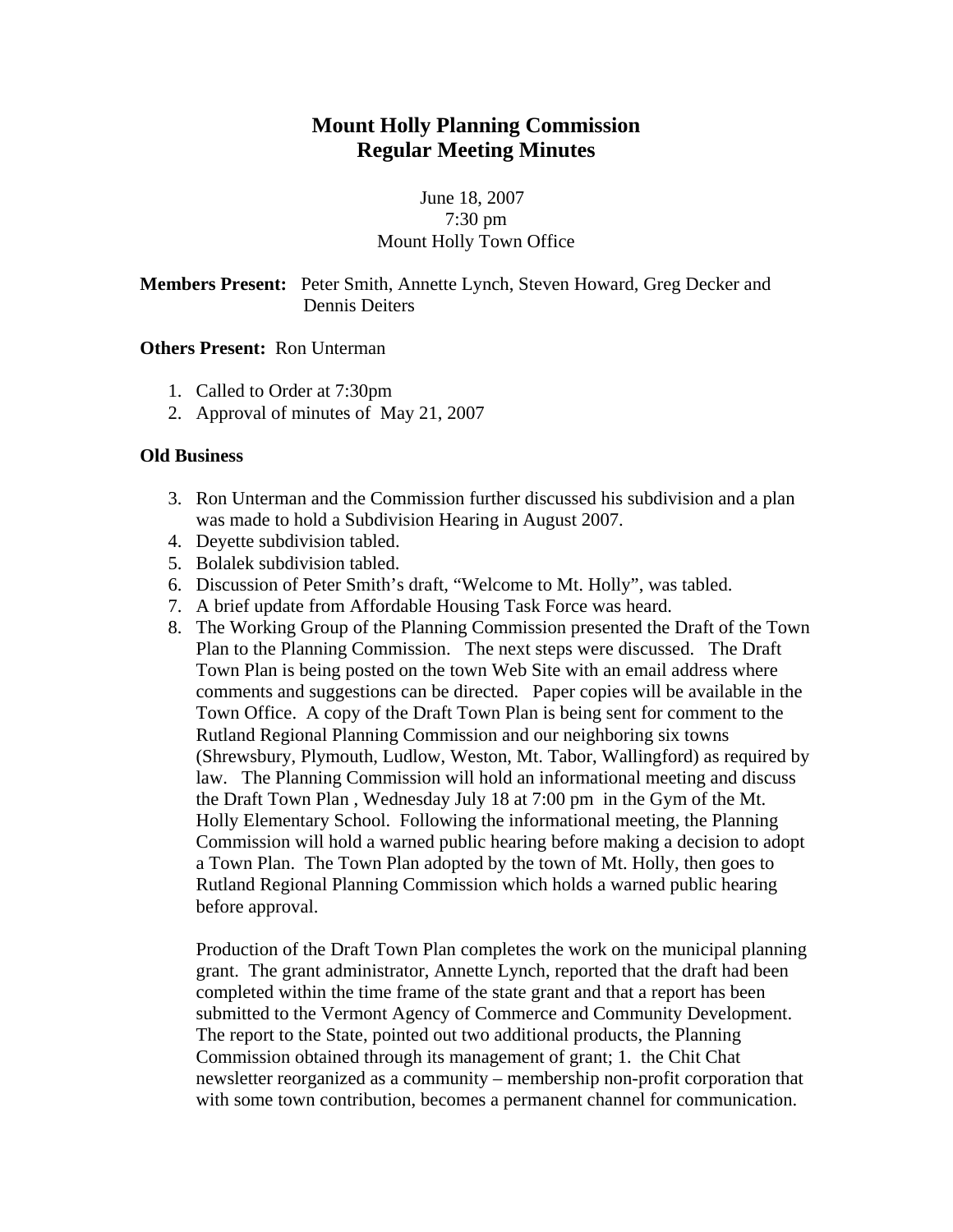2) the report "remote inventory of the natural features of Mt. Holly, VT" which was also supported by a grant from the New England Grassroots Environmental Fund was completed by Arrowwood Environmental with some new and exciting remote sensing maps. The significance of the GIS maps and instruction on their use as well as the other information in the report will be discussed with biologists and ecologists from Arrowwood Environmental at a Planning Commission Working Group meeting on July 9<sup>th</sup> at 7:00pm in Town Office. Cathy Doyle, PhD, biologist from Green Mountain College, who spearheaded the work and assisted the Planning Commission in obtaining the grants will be present to begin planning for the next on-the-ground phase of the inventory of Mt. Holly's natural resources and habitats. A Community meeting will be held at the end of the summer where the Remote Inventory will be presented in detail and a discussion will be held on planning the second phase of the study – the Ground Inventory.

#### **New Business**

- 9. Building registrations were reviewed for:
	- Miriam Pope, 2336 Belmont Rd.; Barn removal
	- Carolyn Woodword, 1091 Summit Rd.; two bedroom house
	- Donald and Lisa Patch, 1440 Summit Rd; garage
	- Kyle Warnecke, 1221 Belmont Rd.; new cottage
	- Arthur DeArruda, 923 Summit Rd.; garage
	- Paul and Cecilia Ayres, 3454 Healdville Rd.; garage
	- Andy and Marcy Tanger, 3331 Vt. Rt. 155; dinning room with solar panels

## **Information Items**

10. Potable water and wast6ewater permits for:

Andrew Schultz and Maurie Small, Thomas and Candice Booth, James and Cynthia Booth, Robert and Valerie Nixon, Lori Przytula

- 11. Information about the Lake Champlain Basin Program
- 12. Information regarding a coming State study of the Railroad system on the western side of the State.

**Adjournment:** 8:55 a motion to adjourn. Seconded . Meeting adjourned at 8:55pm.

Respectfully submitted , Dennis J Deiters , recording secretary